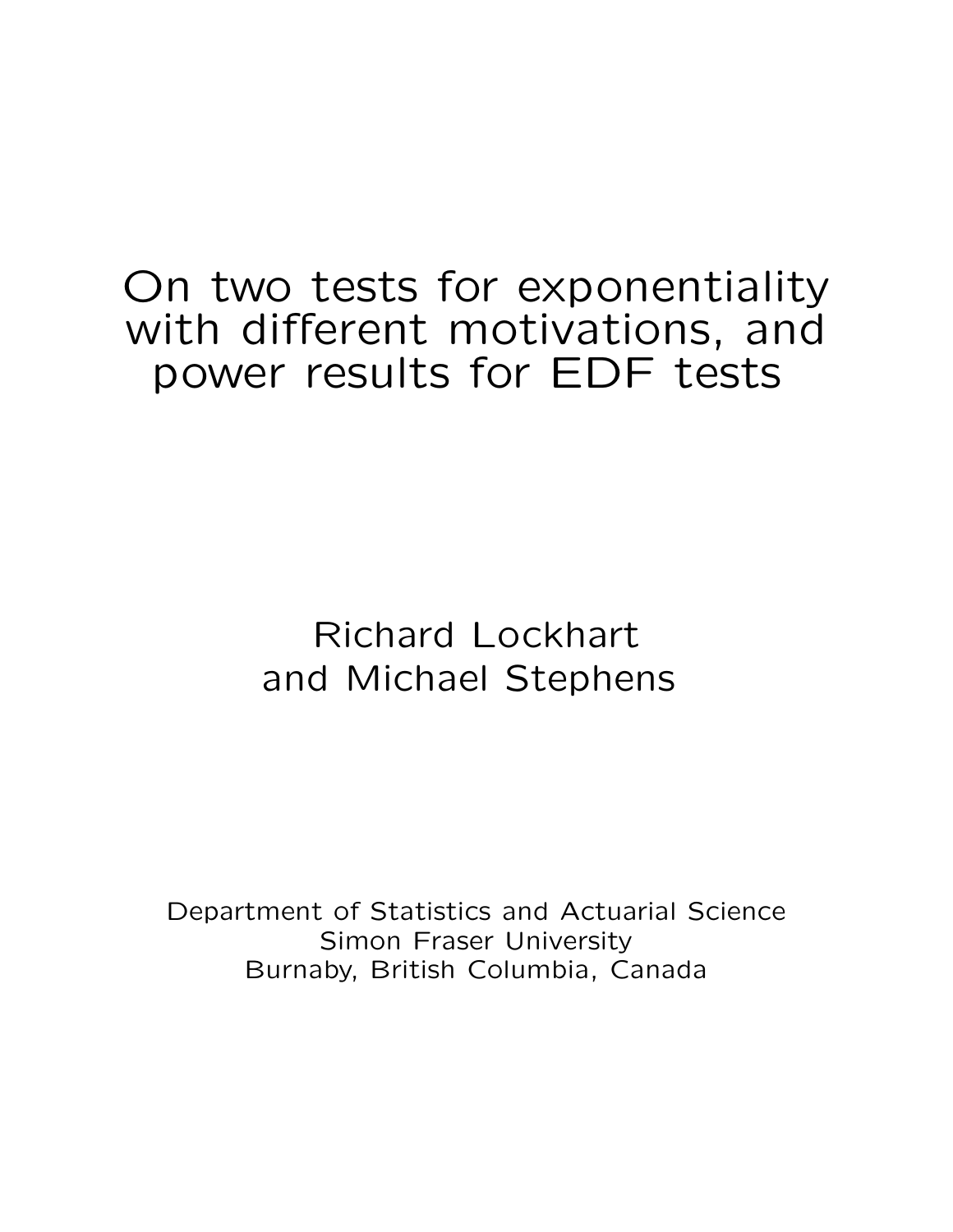## Classical tests: Empirical Distribution Function (EDF)

- EDF statistics: definitions
- the EDF of a sample  $x_1, x_2, \ldots, x_n$  is  $F_n(t) =$  $\{\#x_i \leq t\}$  $\overline{n}$ for  $-\infty \leq t \leq \infty$ .
- statistics based on the discrepancy  $Z_n(x) = F_n(x) - F(x; \theta)$
- most well known are  $D = \max |Z(x)|$  $W^2 = n \int_{-\infty}^{\infty} Z^2(x) dF(x; \theta)$  $A^2 = n \int_{-\infty}^{\infty} Z^2(x) \psi(x) dF(x; \theta)$ where  $\psi(x) = [F(x; \theta)(1 - F(x; \theta))]^{-1}$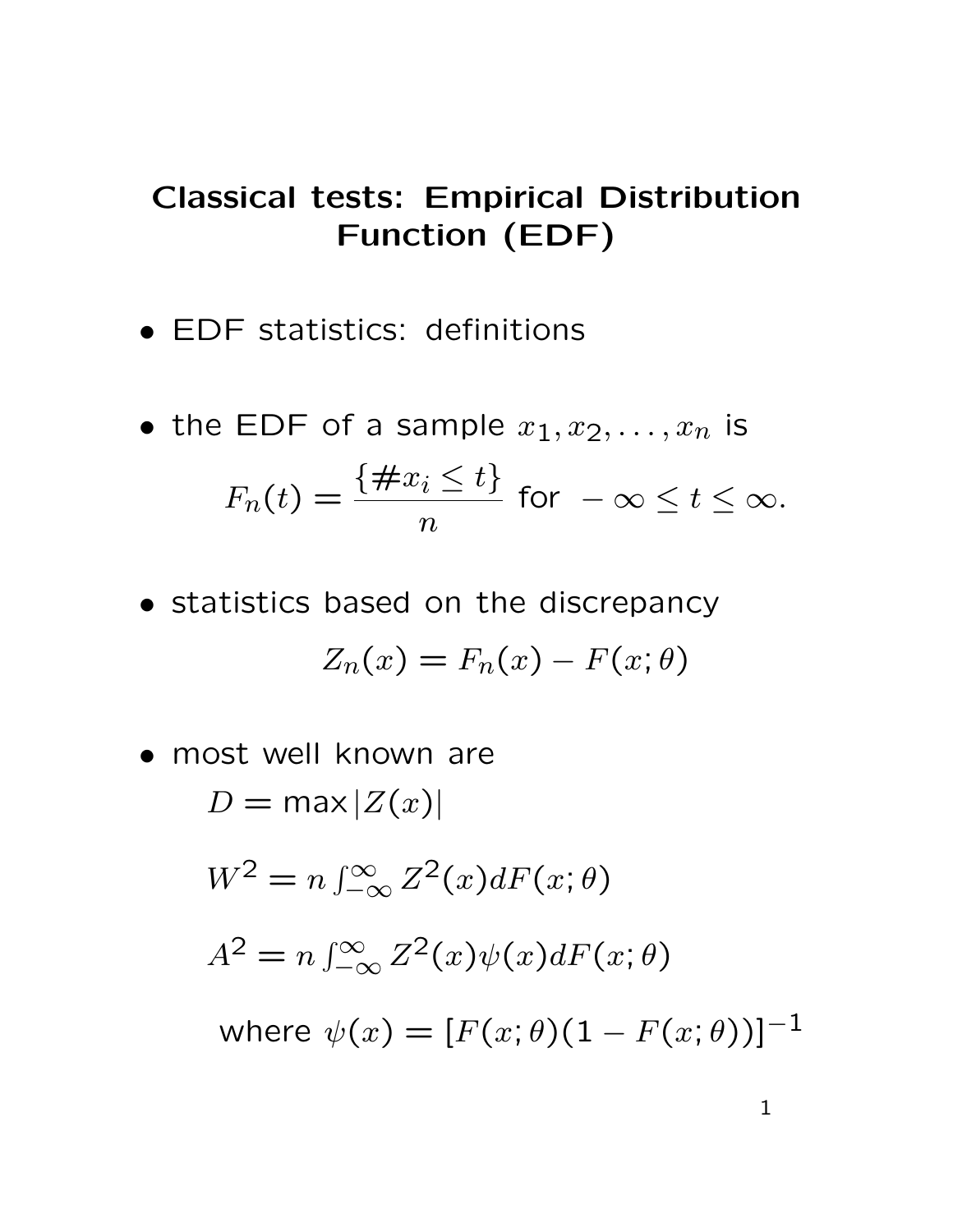

#### **The EDF and Estimated Normal Curve for the Chick Weight Data**

Weights of Chicks in grams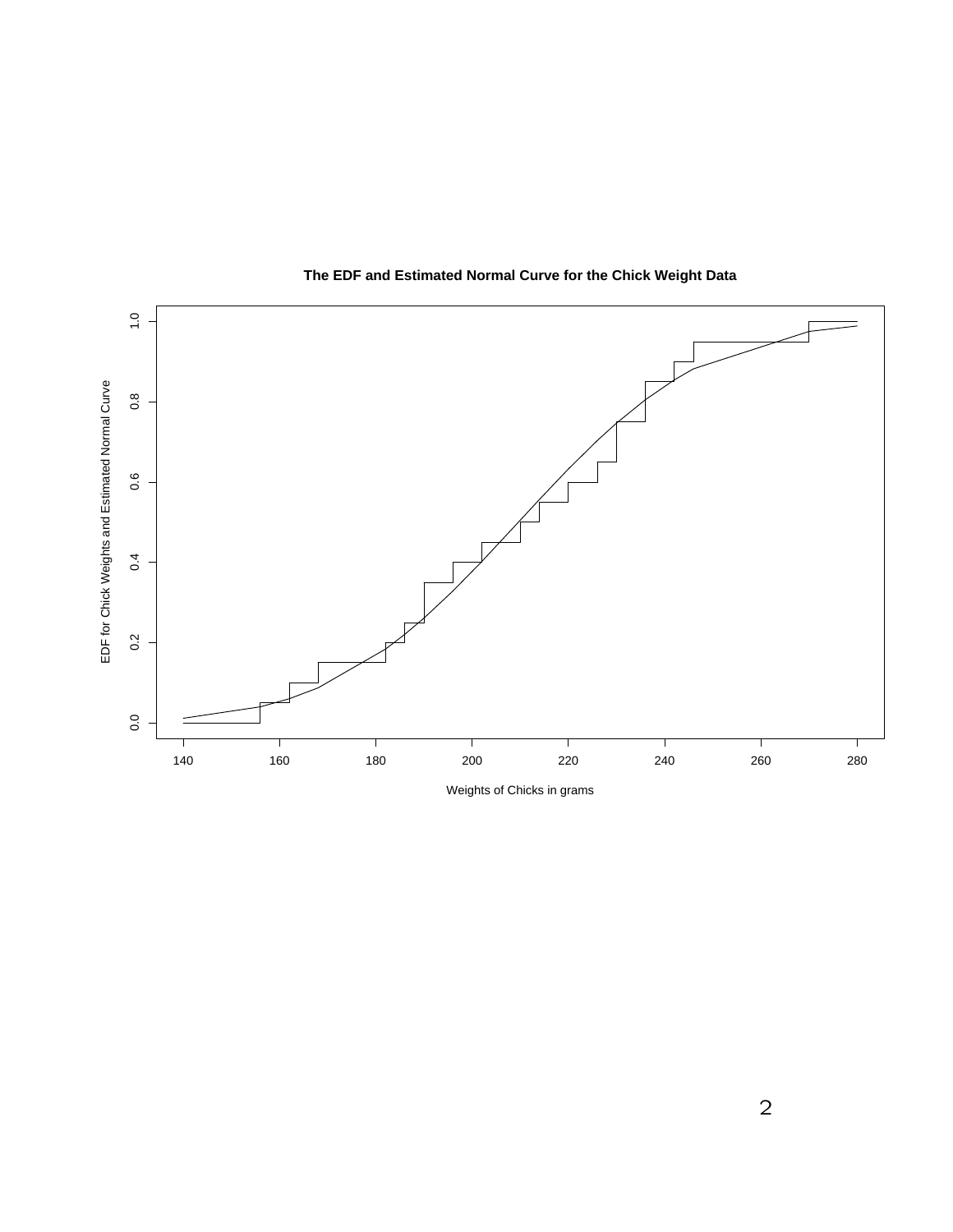#### EDF statistics : the PIT

• Probability Integral Transformation (PIT)

$$
u_{(i)} = F(x_{(i)}; \theta), \quad i = 1, \dots, n
$$

When  $\theta$  known, u-set is uniform  $U(0, 1)$ ; so compare  $F_n(u)$  with  $F(u) = u, 0 < u < 1$ .

• For the Exp distribution,  $\theta$  unknown, PIT is:

$$
u_i = 1 - \exp(-x_i/\bar{x})
$$

• Cramér von Mises statistic  $W^2$  and Anderson–Darling statistic  $A^2$  are

$$
W^{2} = \sum_{i=1}^{n} \{u_{(i)} - \frac{2i-1}{2n}\}^{2} + \frac{1}{12n}
$$
 and  

$$
A^{2} = -n - \frac{1}{n} \sum_{i=1}^{n} (2i - 1) \{ \ln (u_{(i)}) + \ln (1 - u_{(n+1-i)}) \}
$$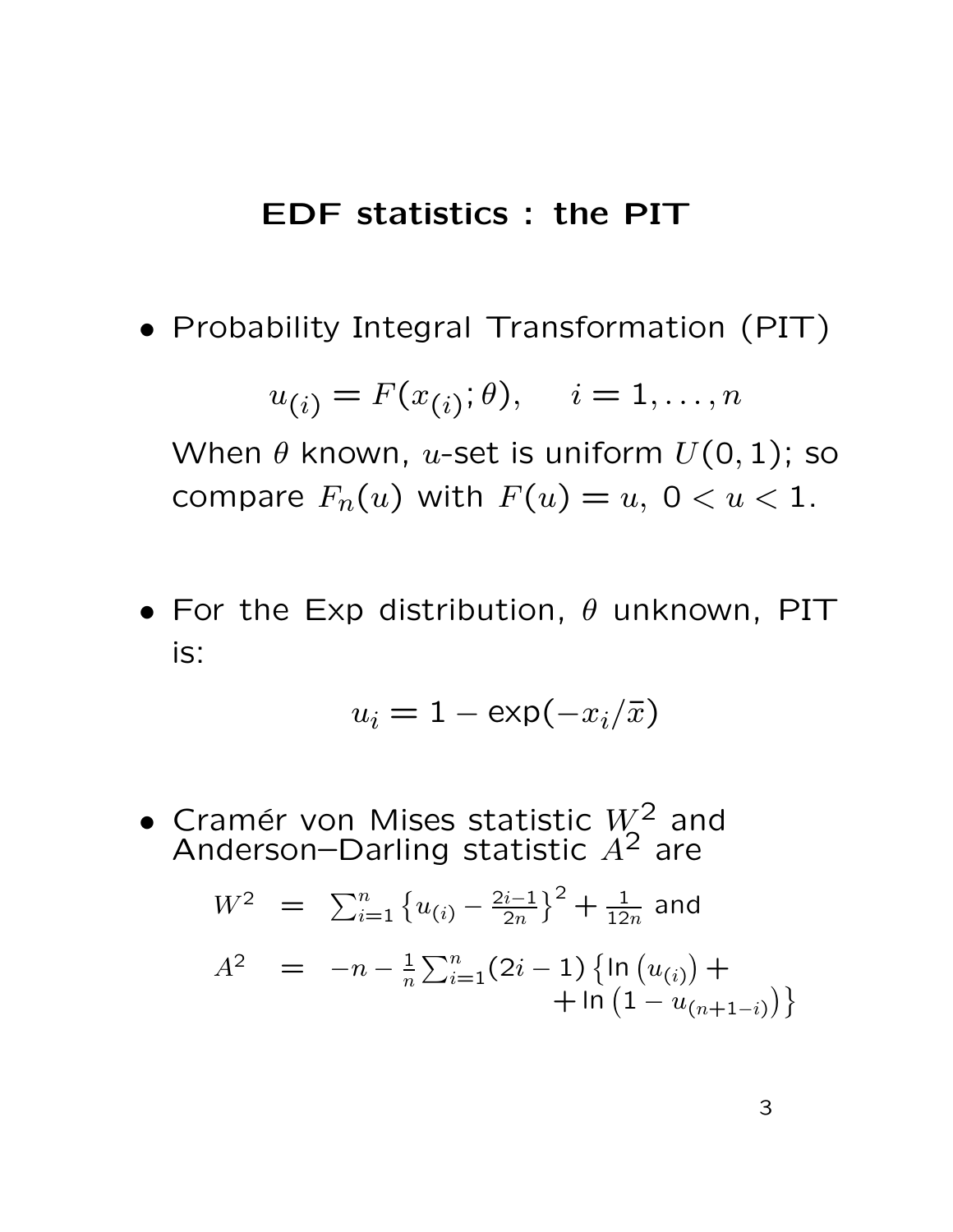#### Total time on test statistics

- Light bulbs put on test at time  $x_0 = 0$ ;  $x_{(1)}, x_{(2)}, \cdots$  ordered times to failures.
- Define  $S_i = (n+1-i)x_{(i)} + \sum_{k=1}^{i-1} x_{(k)}$ .
- Let  $v_{(i)} = S_i/T, i = 1,...,n$ . The  $v_{(i)}$ ,  $i = 1, \ldots, n - 1$ , are order statistics from  $U(0, 1)$   $(v_{(n)} = 1)$ , so EDF tests used to test uniformity.
- Table 10.6 in Stephens (1986a) shows a remarkable similar powers, classical and TTT The  $u_{(i)}$  and  $v_{(i)}$  must be 'close'.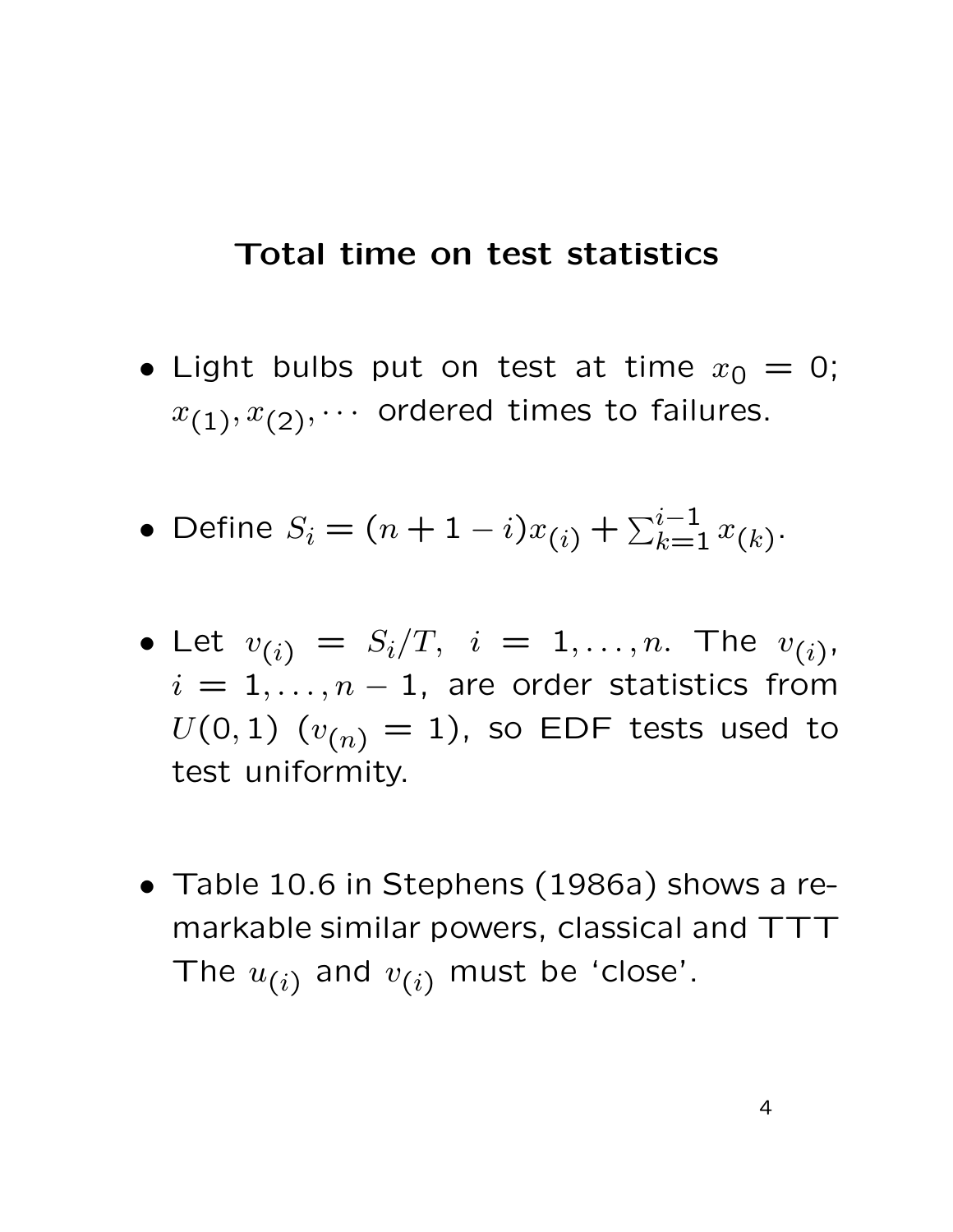#### Closeness of  $u$  and  $v$

• Define *closeness*: Let  $C_n(x,y) \equiv \sum_{i=1}^n (u_{(i)} - v_{(i)})$  $\big)^2$ . Closeness is:

$$
C(x,y) = \lim_{n \to \infty} E\left\{C_n(x,y)\right\}.
$$

- Closeness of ordered uniforms to their means  $m_i = i/(n + 1)$ :  $C(v, m) = 1/6$ .
- Explore large-sample behaviour of  $u_{(i)}$  and  $v_{(i)}$ ; derived as above, for testing the exponential distribution, and keep terms only to  $1/\sqrt(n)$ .
- Using  $W(t)$ , (Brownian Bridge) covariance  $\rho_0(s,t) = \min(s,t) - st.$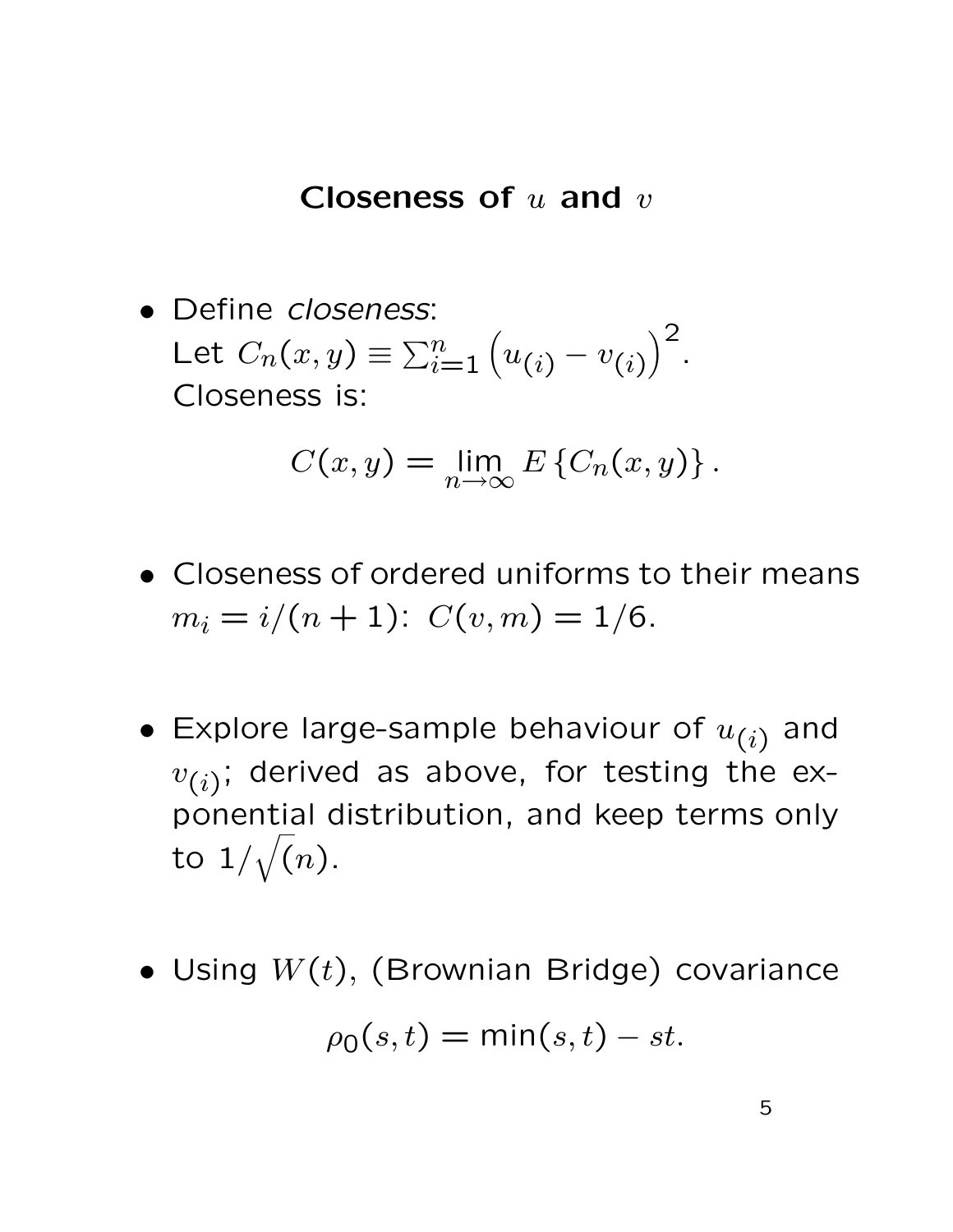#### Closeness on contiguous alternatives

- Contiguous alternatives approaching the exponential as  $1/\sqrt{n}$ .
- 1. Weibull W $(\beta)$ , density  $f(x)=\beta\left\{x^{\beta-1}/\theta^{\beta}\right\}$  exp $(-x/\theta)^{\beta},\;x\geq0.$
- 2. Gamma $(\beta)$ , density

$$
f(x) = \frac{x^{\beta - 1}}{\theta^{\beta} \Gamma(\beta)} \exp(-x/\theta), \ x \ge 0:
$$

let  $\beta = 1 + \gamma/\sqrt{ }$  $\overline{n}$ .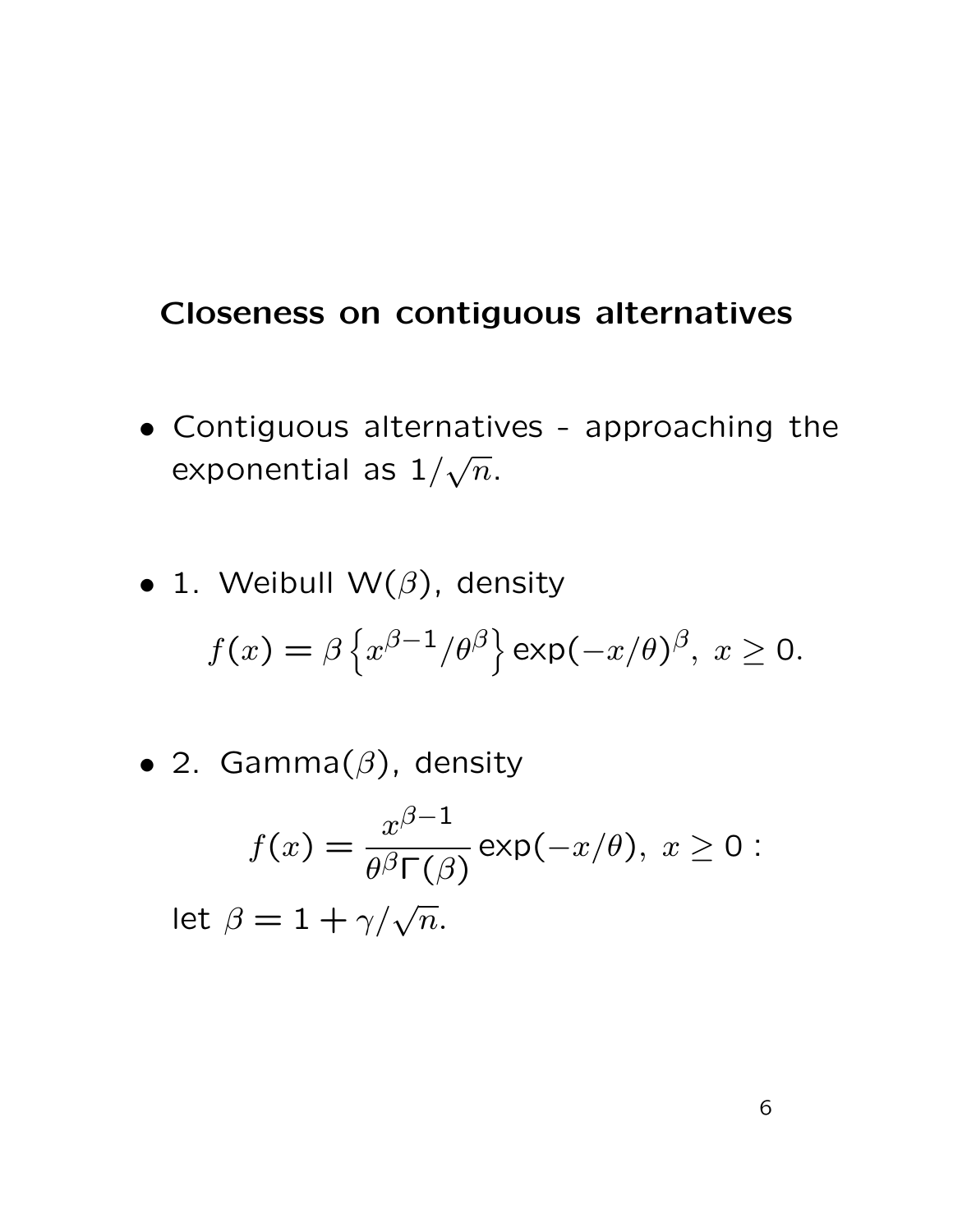#### Use of the Quantile Process

• Suppose  $Q_n(t)$  is the quantile process for the exponential distribution.

• Let 
$$
j = i/(n + 1)
$$
; then  

$$
Q_n(j) = \sqrt{n} \{x_{(i)} - F^{-1}(j)\}.
$$

• Asymptotically,  $Q_n(t) \to Q(t)$ , a Gaussian process with mean zero and covariance

$$
\rho(s,t) = \frac{\min(s,t) - st}{(1 - s)(1 - t)}.
$$

• We have

$$
u_{(i)} = 1 - \exp(-x_{(i)}/\bar{x})
$$

and must get an expression for  $u_{(i)}$ , keeping terms only to  $1/\sqrt(n).$  Similarly for  $v_{(i)}.$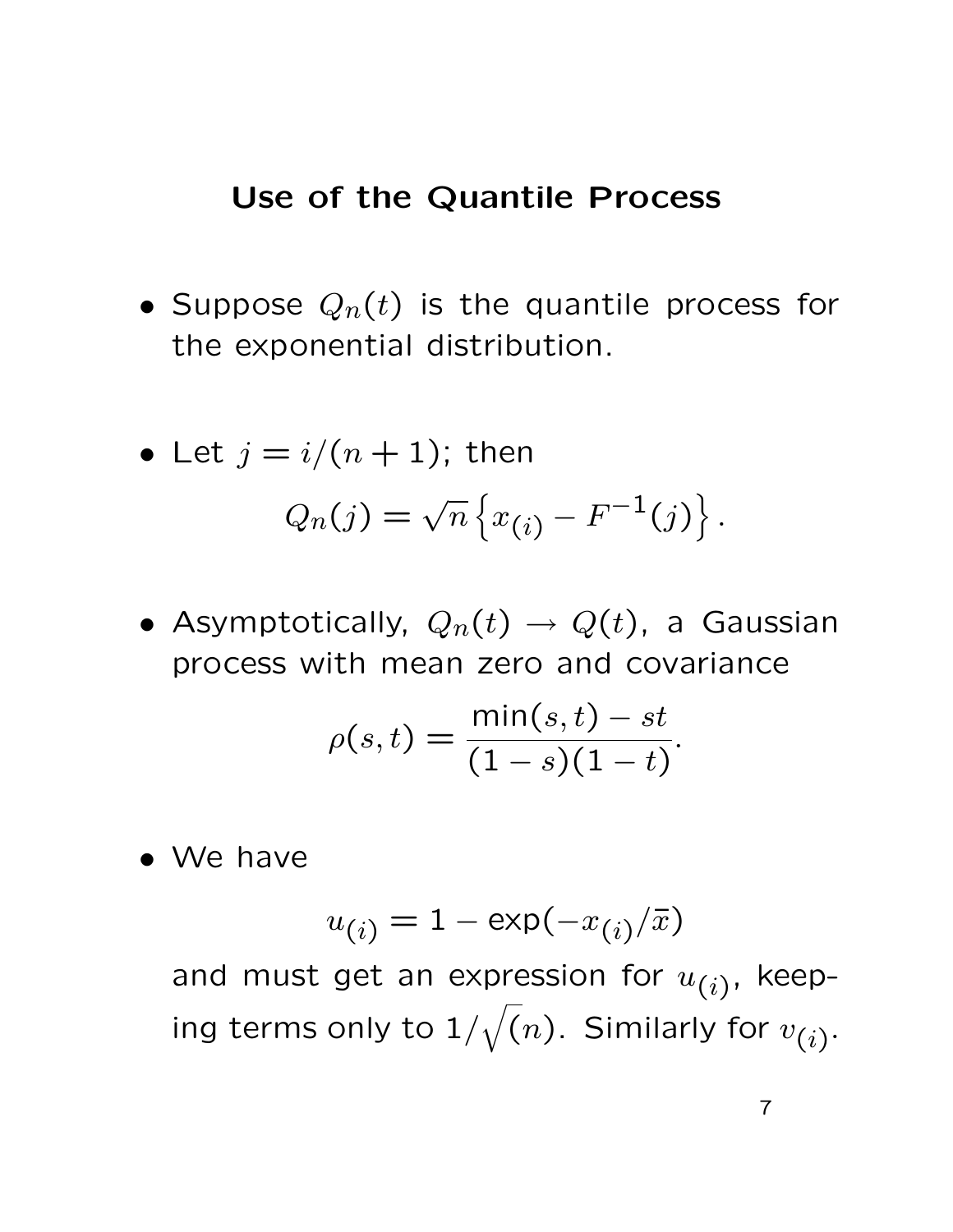### Closeness of  $u$  and  $v$ : Weibull alt

• Let 
$$
A(j) = (1 - j) \ln(1 - j)
$$
,  
\n
$$
B(j) = \ln(1 - j) \ln\{-\ln(1 - j)\}
$$
\nand  $C(j) = \int_0^{-\ln(1 - j)} e^{-t} \ln(t) dt$ .

• For the classical EDF tests

$$
u_{(i)} = j + \frac{1}{\sqrt{n}} W(j) + A(j) \int_0^1 \frac{W(v)}{1 - v} dv + \frac{\gamma}{\sqrt{n}} \left\{ (1 - j)B(j) - \Gamma'(2)A(j) \right\}.
$$

• For the total time on test statistics

$$
v_{(i)} = j + \frac{1}{\sqrt{n}} \{W(j) + \int_0^j \frac{W(s)}{1-s} ds
$$
  
-j  $\int_0^1 \frac{W(s)}{1-s} ds$  +  $\frac{\gamma}{\sqrt{n}} \{(1-j)B(j)$   
-C(j) + j $\Gamma'(2)$ }

8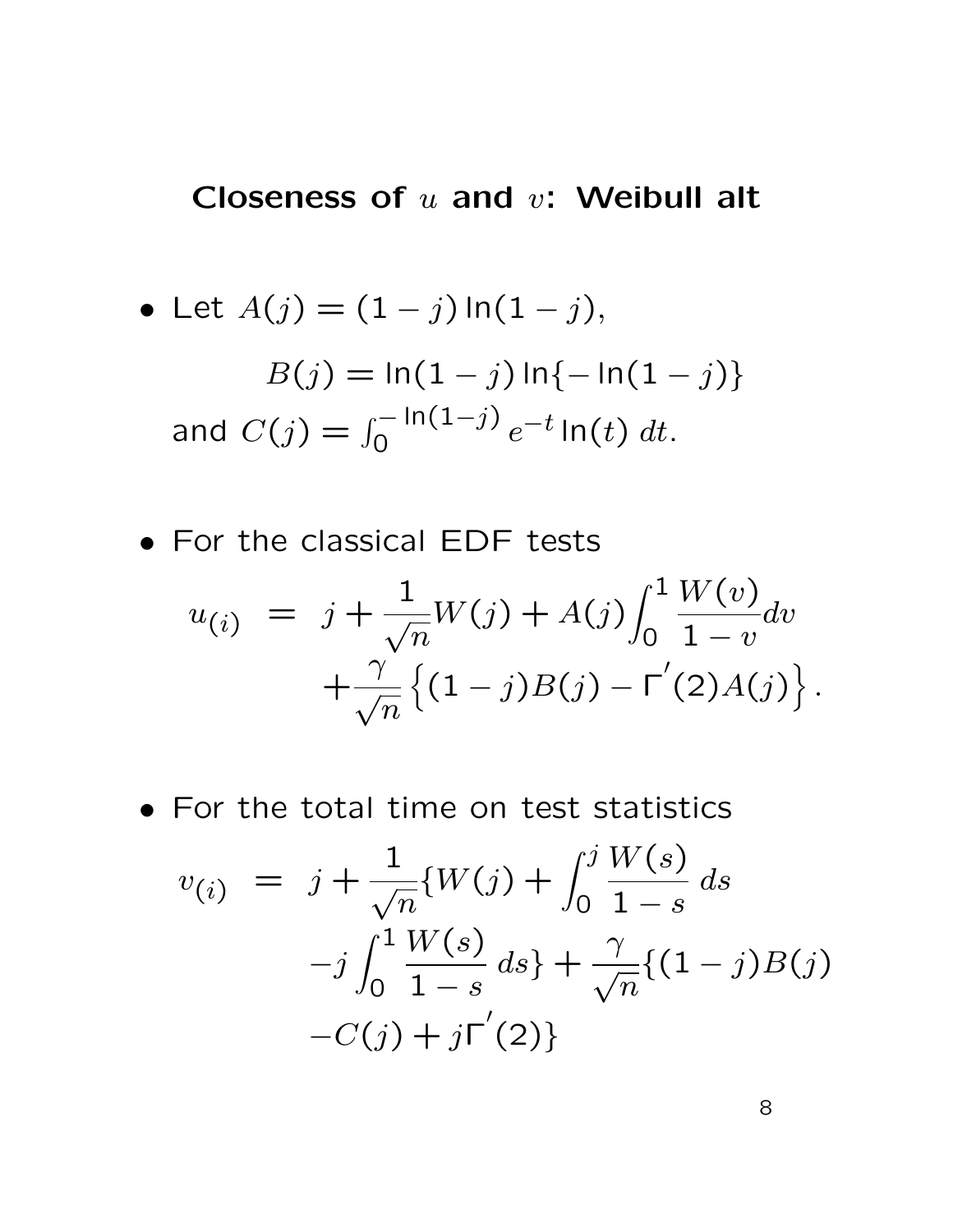#### Closeness of  $u$  and  $v$

- The first term of the stochastic components of  $u(i) - j$  and  $v(i) - j$  are the same: also the first terms of the non-random components.
- Then after calculations:

$$
C_W(u, m; \gamma) = 0.0559\gamma^2 + 5/54
$$

$$
C_W(v, m; \gamma) = 0.1391\gamma^2 + 9/54
$$

$$
C_W(u, v; \gamma) = 0.0416\gamma^2 + 2/54
$$

• Similar calculations give closeness for the Gamma alternative:

$$
C_G(u, m; \gamma) = .0190\gamma^2 + 5/54
$$

$$
C_G(v, m; \gamma) = .3903\gamma^2 + 9/54
$$

$$
C_G(u, v; \gamma) = .2565\gamma^2 + 2/54
$$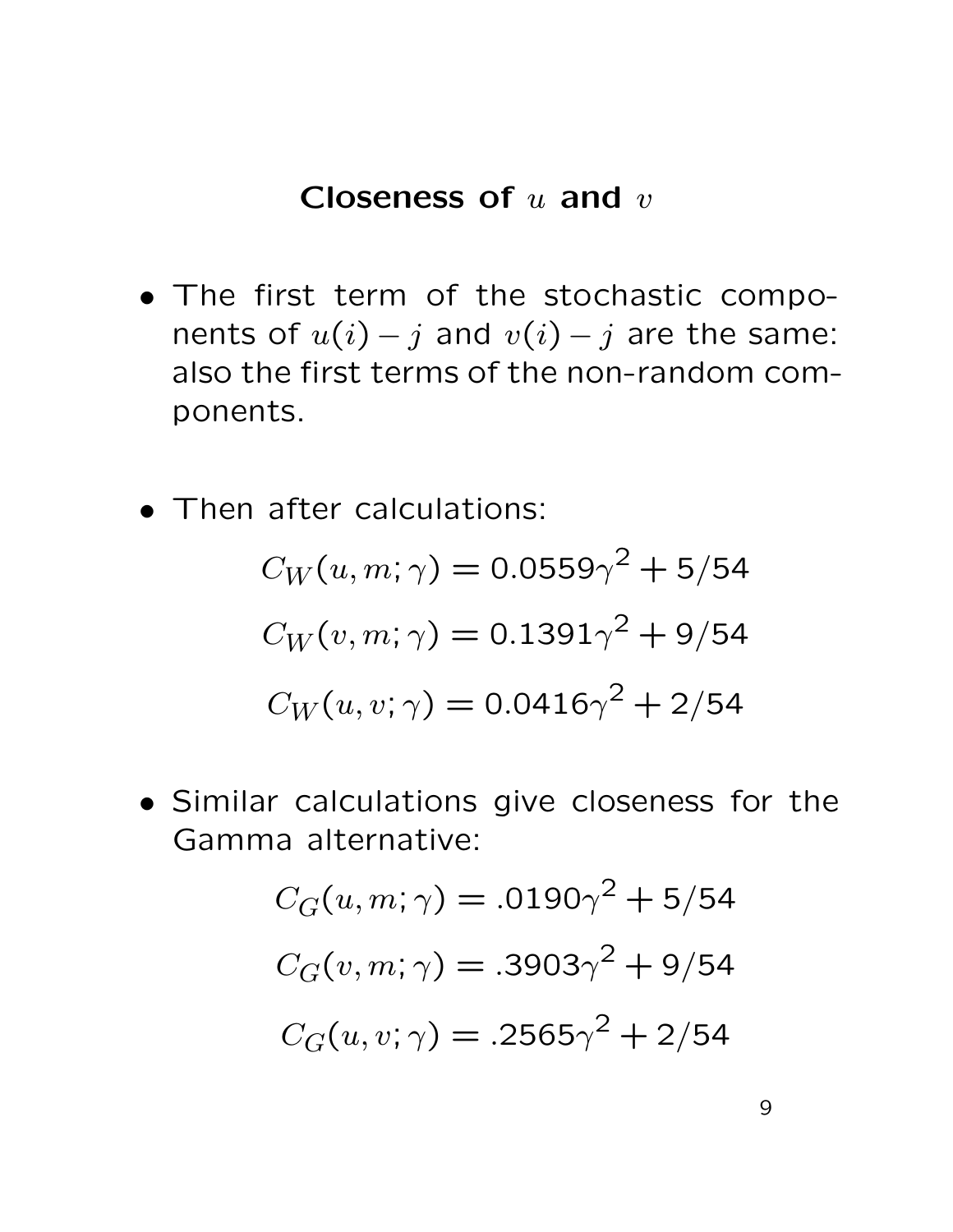## Un peu d'histoire

• Anderson and Darling (1952), Darling (1955), Sukhatme (1974), MAS (1976) investigated asymptotic distributions of EDF statistics by going straight to the asymptotic Gaussian process  $Z(x)$  of

$$
Z_n(x) = F_n(x) - F(x; \theta)
$$

for both  $\theta$  known or estimated efficiently.

- Durbin and Knott (1972), Durbin, Knott and Taylor (1975), MAS (1974) expanded  $Z_n(x)$  as a Fourier series (and the corresponding process for  $A^2$  using Legendre functions) and so looked at the finite- $n$ case.
- Finally, RAL and MAS have looked at the behaviour of the individual order statistics.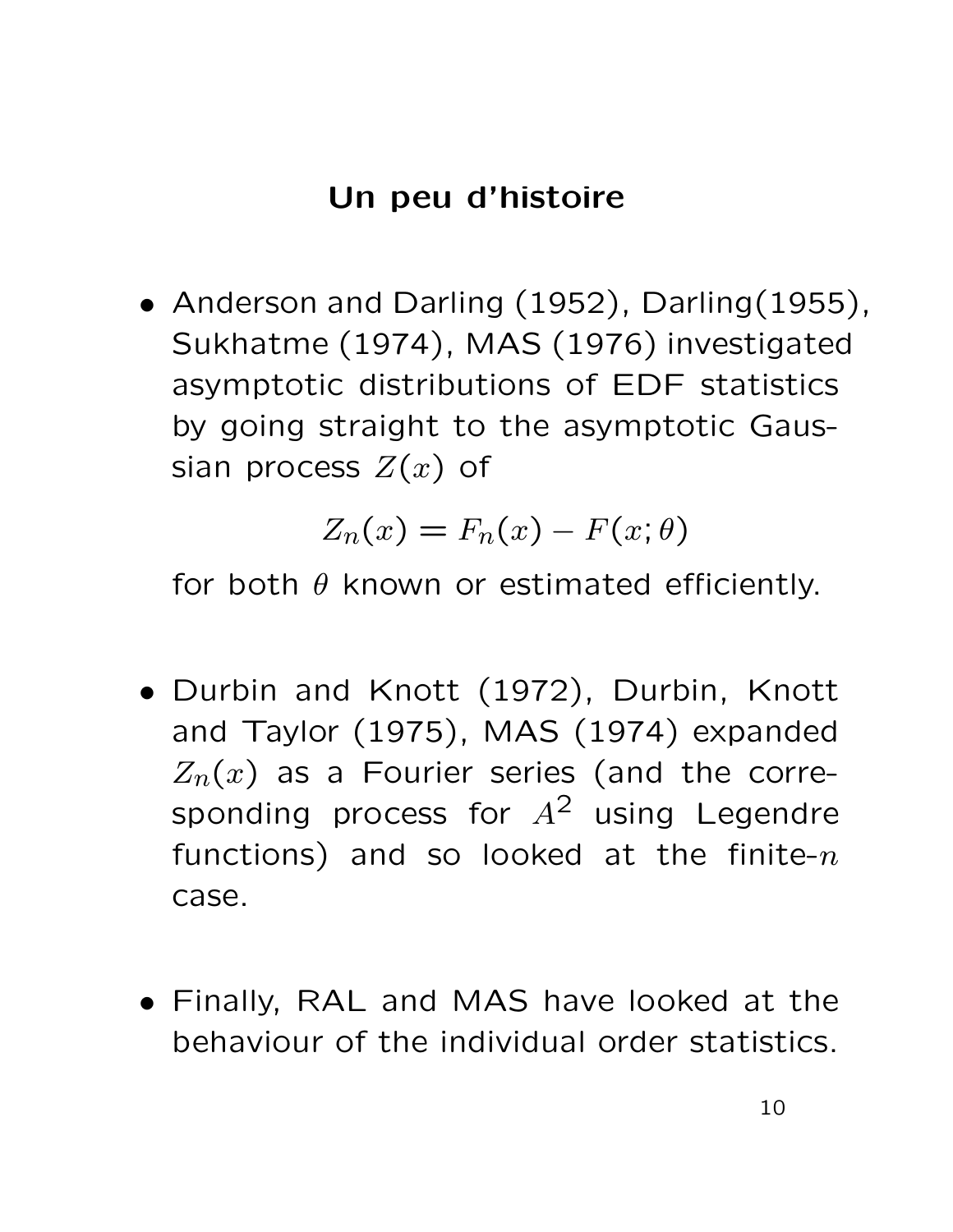#### Un peu d'histoire, cont.

• On the null, asymptotic distributions of the form

$$
W_{\infty}^2 = \sum_{j=1}^{\infty} Z_j^2 / \lambda_j
$$

where  $Z_j$  are independent standard normal variables. The finite- $n$  versions are called components by DK, DKT.

- For contiguous alternatives, the asymptotic distributions are as above (same  $\lambda_j$  as on the null), but now  $Z_j$  are independent normals, variance 1, but with mean  $\gamma \delta_j$ .
- DK, DKT pushed the components as test statistics; recall Neyman tests. They showed how to get  $\delta_j$ , but made errors.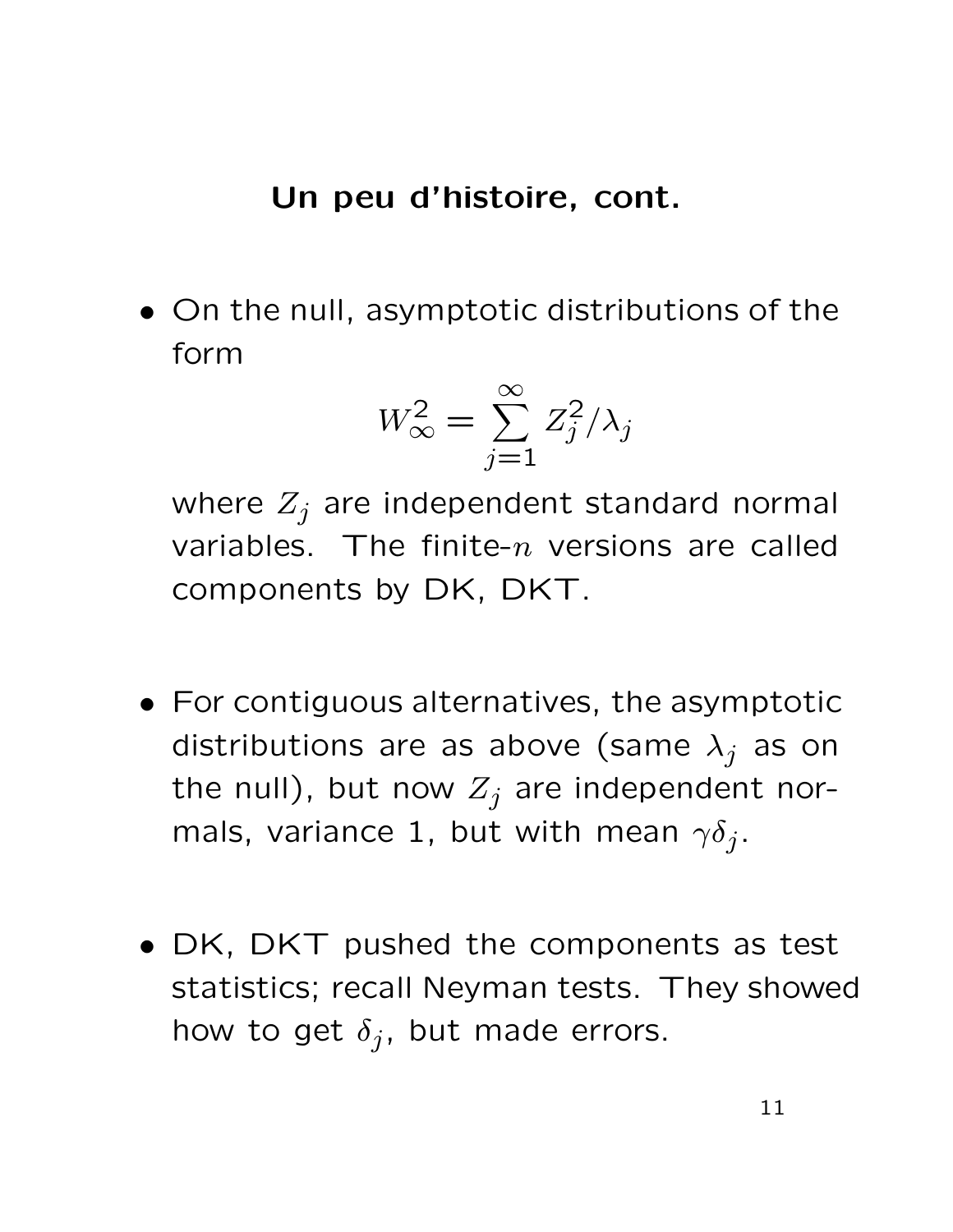## Asymptotic power of EDF statistics

- In power studies for tests of fit, it has often been shown thet the Anderson–Darling statistic has high power.
- In Stephens (1981), I followed the Durbin– Knott technique to discuss asymptotic power against contiguous Weibull or Gamma alternatives. Asymptotic powers will be functions of  $\gamma$  and can be compared.
- The following plots show the power against  $\gamma^2$ , for 5% tests, when the alternative is Weibull or Gamma.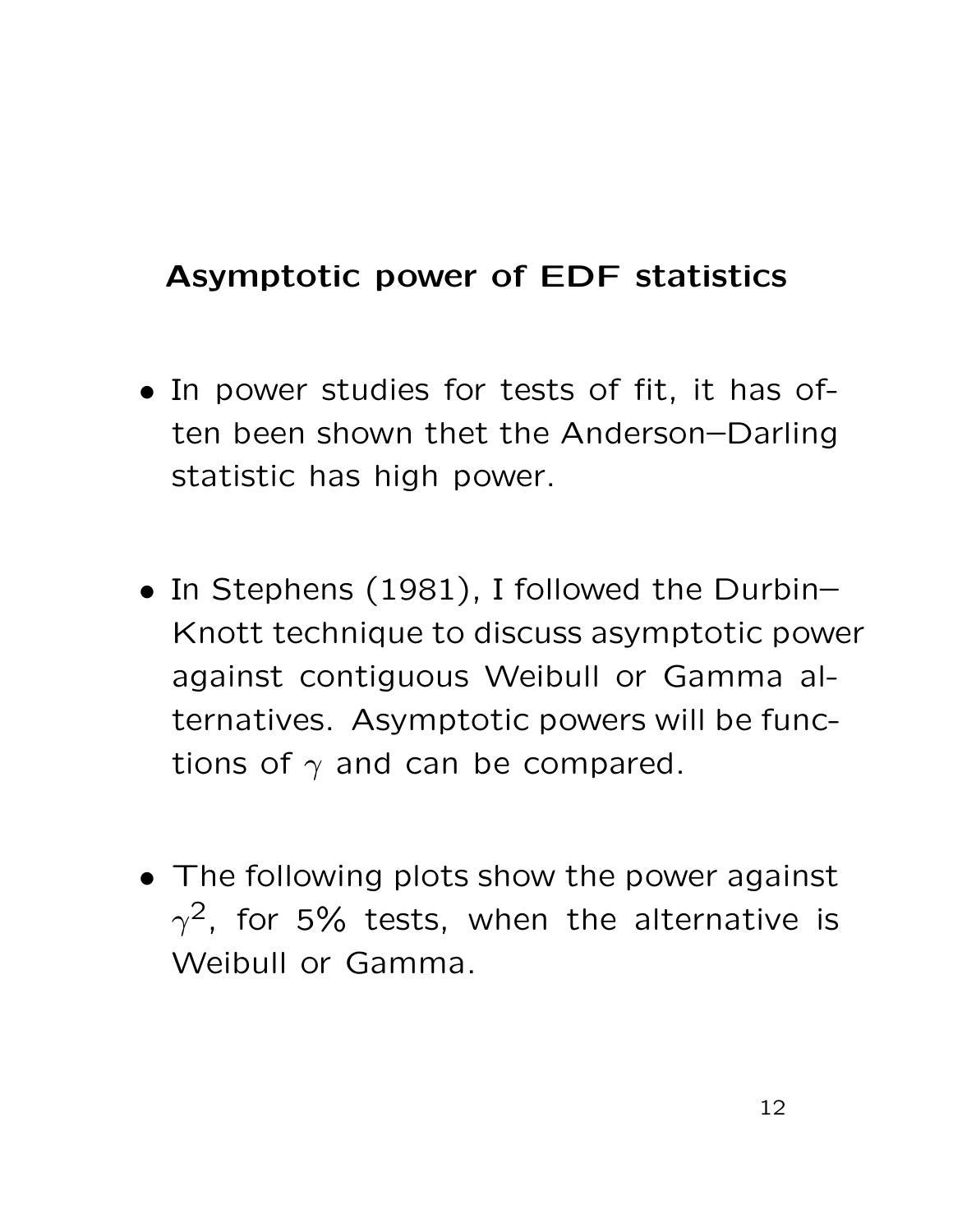# Power against the Weibull alternative



13